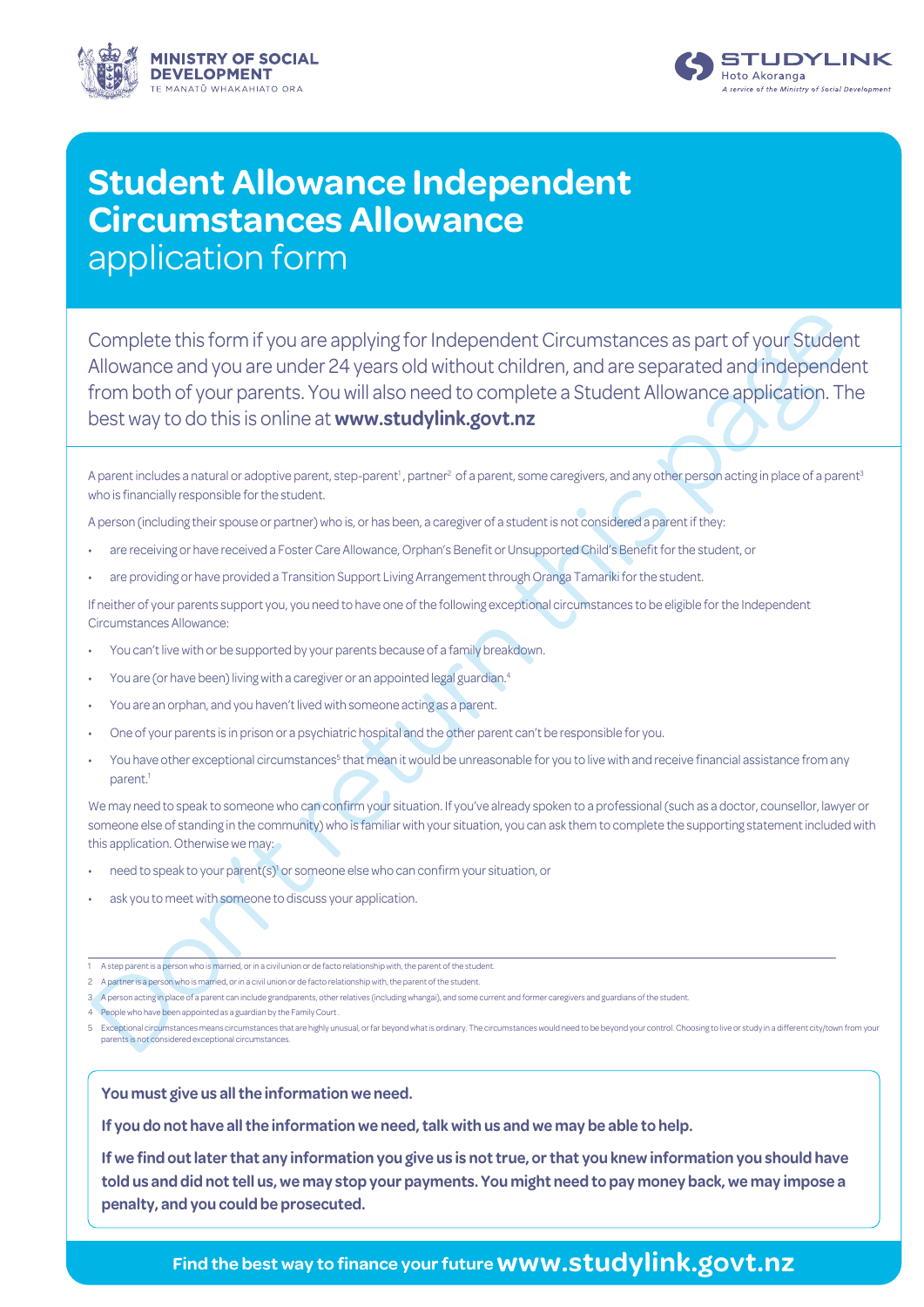## **Before you start – Read this page**

### Here are some important things you need to know before you complete your application.

#### **Use blue or black ink only**

When completing your application you must only use blue or black ink. If your application has been completed in any other colour we might get you to complete another one.

#### **Answer all the questions**

It's important to answer every question in your application. If a question doesn't apply to you, use 'N/A' or 'nil'. Don't leave the space blank, unless indicated on the form, as this could delay the process and you may not get paid on time.

#### **You may need to provide documents**

When you apply for Student Allowance, you may need to provide certain documents as part of your application– these are listed on page 6.

All documents sent to StudyLink must be a verified copy. A verified copy is a copy of the original document which has been signed and dated by someone like a Solicitor/Lawyer, Notary Public, Court Registrar, an approved person at an education provider, school principal, StudyLink or Work and Income staff member or Justice of the Peace (listed in the Yellow Pages) who can confirm that the copy is the same as the original. They must print their name and title on each page and write that it is a true copy and sign it.

The best way to send your documents to us is online using **www.connect.co.nz**. Please remember to include your name and client number with any documents you send to us. For more information visit **www.connect.co.nz**

Remember to sign and date this application on pages 6 and 7 – and make sure anyone else who needs to sign it has done so.

#### **How to return this form**

The easiest and fastest way to return your completed form to us is online using **www.connect.co.nz** Please remember to include your name and client number.

For more ways to contact us, visit our website **www.studylink.govt.nz**

When correlate movies and the constrained in the station of the properties of the constrained in the page of the constrained in the page of the constrained in the page of the constrained in the constrained in the constrain **IMPORTANT**: Remember you also need to apply for a Student Allowance at **www.studylink.govt.nz** We need to receive your Student Allowance application by the end of the first week of your course (or the date you qualify if that's later) or you may miss out on some payments. If you apply late it is unlikely your payments will be backdated.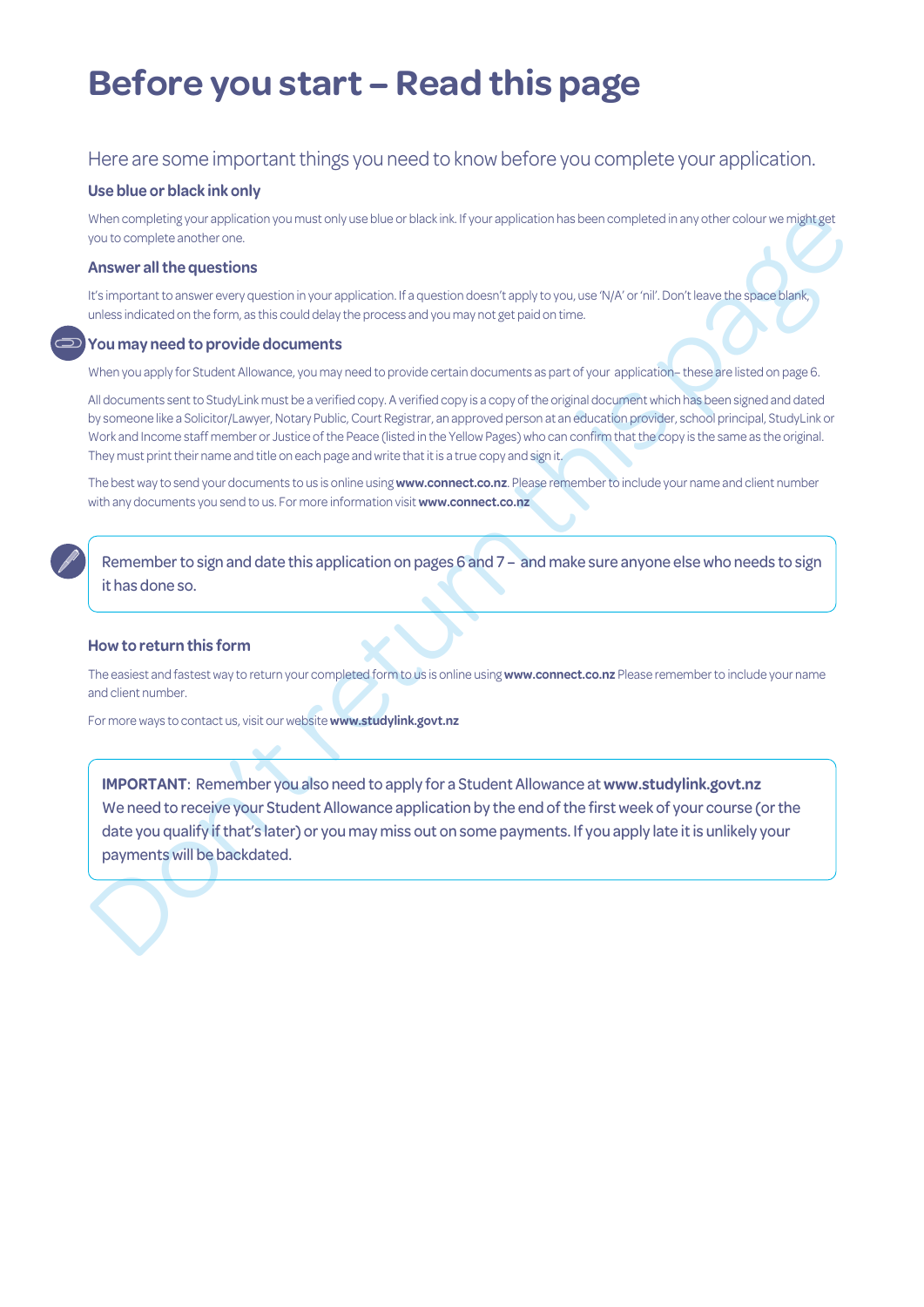#### **1. What is your client number?**

If you have received assistance from StudyLink or Work and Income before, write your client number here if you know it. This number can be found on your Community Services Card if you have one.

| <b>Client number</b>          |                |                        |
|-------------------------------|----------------|------------------------|
| What is your full name?<br>2. |                |                        |
| <b>First name</b>             | Middle name(s) | Surname or family name |
|                               |                |                        |

#### **3. What is your legal name as it appears on your birth certificate? (If different from above)**

| <b>First name</b> | Middle name(s) | Surname or family name |  |  |  |
|-------------------|----------------|------------------------|--|--|--|
|                   |                |                        |  |  |  |

#### **4. What date were you born?**

#### **5. Where will you live while studying?**

If you live overseas, please provide a contact address in New Zealand.

| <b>Flat/House number</b> | <b>Street address</b> |             |           |                |
|--------------------------|-----------------------|-------------|-----------|----------------|
|                          |                       |             |           |                |
| <b>Suburb</b>            |                       | <b>City</b> | Post code | <b>Country</b> |
|                          |                       |             |           | NEW ZEALAND    |

#### **5a. What is your postal address?**

If you are not currently living at the above address, please give us your postal address.

If you live overseas, please provide a contact address in New Zealand. Please do not give the address of your education provider.

| <b>Flat/House number</b> | <b>Street address</b> |             |           |                |
|--------------------------|-----------------------|-------------|-----------|----------------|
|                          |                       |             |           |                |
| <b>Suburb</b>            |                       | <b>City</b> | Post code | <b>Country</b> |
|                          |                       |             |           | NEW ZEALAND    |

You can view your Student Allowance and Student Loan mail online at MyStudyLink and we'll send you an email or text when you have new mail to view.

#### **5b. How can we contact you?**

We will contact you between 8am and 4pm, Monday to Friday to discuss your situation.

| Phone | Mobile <sup>1</sup> | Fax | Email <sup>1</sup> |
|-------|---------------------|-----|--------------------|
|       |                     |     |                    |

1 If you give us your mobile number or email address we may use these to send you text messages or emails to let you know about important changes, appointment reminders or that it's time to reapply if you're continuing with your studies. This must be your own mobile number or email address. Do not give the contact details of your education provider.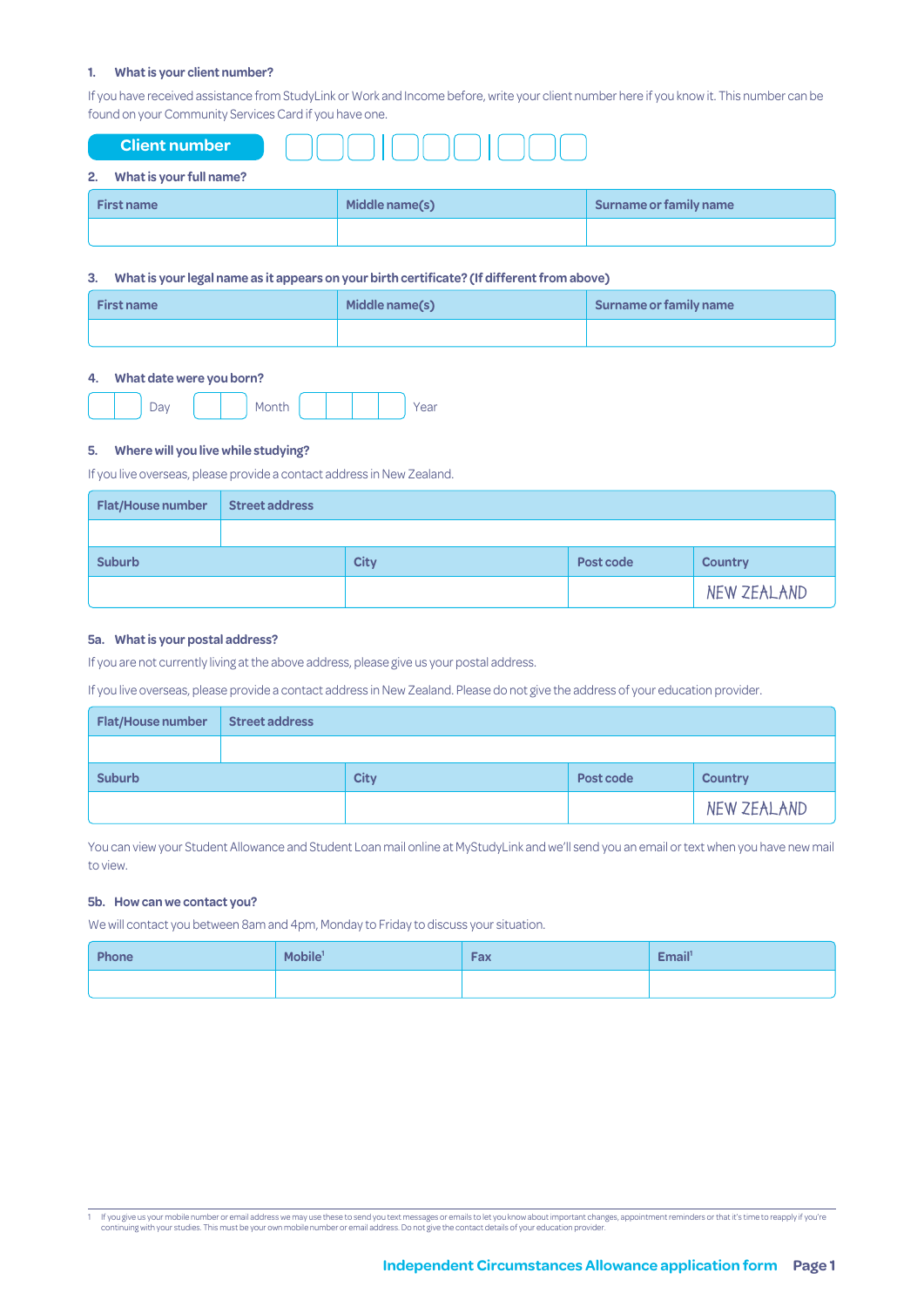|    |                                            | If yes, it is unlikely your application will be approved - call us on 0800 88 99 00 to discuss this.                                                                                                 |
|----|--------------------------------------------|------------------------------------------------------------------------------------------------------------------------------------------------------------------------------------------------------|
|    |                                            | 6a. Are your parent(s) financially supporting you in any way?                                                                                                                                        |
|    | Yes                                        | No                                                                                                                                                                                                   |
|    |                                            |                                                                                                                                                                                                      |
|    |                                            | If yes, it is unlikely your application will be approved - call us on 0800 88 99 00 to discuss this.                                                                                                 |
| 7. |                                            | Have you had a Youth Payment or Young Parent Payment in the last year?                                                                                                                               |
|    | Yes (Go to Q9)                             | <b>No</b>                                                                                                                                                                                            |
| 8. |                                            | Have you had an Independent Circumstances Allowance in the last year?                                                                                                                                |
|    | Yes                                        | No (Go to Q9)                                                                                                                                                                                        |
|    |                                            |                                                                                                                                                                                                      |
|    |                                            | 8a. If yes, have your circumstances changed in any way?<br>For example, you have moved back home, or you have started living with someone who's acting as a parent to you.                           |
|    |                                            |                                                                                                                                                                                                      |
|    | Yes                                        | No (Go to 'Student's declaration' on page 6)                                                                                                                                                         |
|    | 8b. If yes, please tell us what's changed: |                                                                                                                                                                                                      |
| 9. |                                            | Why are you applying for the Independent Circumstances Allowance?<br>My parent(s) and I had a breakdown in our relationship, now I can't live at home and my parent(s) do not financially support me |
|    | (Go to Q9a).                               |                                                                                                                                                                                                      |
|    |                                            | I am (or have been) living with a caregiver or appointed legal guardian (Go to Q10).                                                                                                                 |
|    |                                            | I am an orphan and haven't lived with anyone acting as a parent (Go to Q11).                                                                                                                         |
|    |                                            | One of my parents is in prison or a psychiatric hospital and my other parent also can't be responsible for me (Go to Q9a)                                                                            |
|    | any parent (Go to Q9a).                    | I have other exceptional circumstances that mean it would be unreasonable for me to live with and receive financial assistance from                                                                  |
|    |                                            | We may need to see some evidence of your situation - see the checklist on page 6.                                                                                                                    |
|    |                                            | 9a. Please explain your circumstances. For example, who you have had a breakdown with and why. You can continue on a separate                                                                        |
|    | page if required.                          |                                                                                                                                                                                                      |
|    |                                            |                                                                                                                                                                                                      |
|    |                                            |                                                                                                                                                                                                      |
|    |                                            |                                                                                                                                                                                                      |

1 People who have been appointed as a guardian by the Family Court.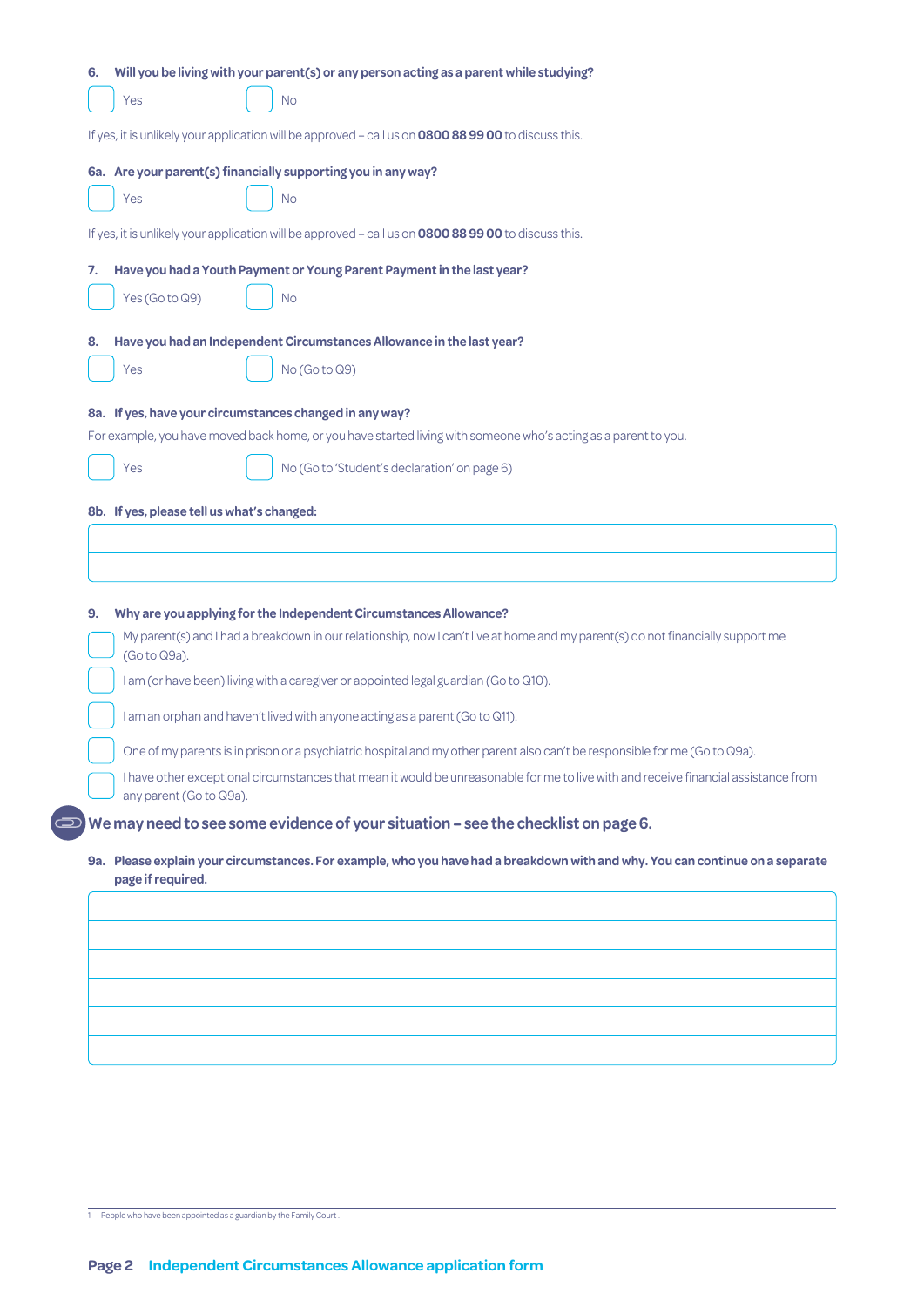| 9b. | When did you stop living with your parent(s)?    |       |  |  |      |
|-----|--------------------------------------------------|-------|--|--|------|
|     | <b>Day</b>                                       | Month |  |  | Year |
|     | 9c. When did your parent(s) stop supporting you? |       |  |  |      |
|     |                                                  |       |  |  |      |

**10. How can we contact your parent(s), caregivers or appointed legal guardian? We need to talk to them to confirm the information you give us.**

**Parent, caregiver or appointed legal guardian One**

| <b>First name</b>        |                       | Middle name(s) |             |  | Surname or family name |  | Relationship to you |  |
|--------------------------|-----------------------|----------------|-------------|--|------------------------|--|---------------------|--|
|                          |                       |                |             |  |                        |  |                     |  |
| <b>Flat/House number</b> | <b>Street address</b> |                |             |  |                        |  |                     |  |
|                          |                       |                |             |  |                        |  |                     |  |
| <b>Suburb</b>            |                       |                | <b>City</b> |  | Post code              |  | <b>Country</b>      |  |
|                          |                       |                |             |  |                        |  |                     |  |
|                          |                       |                |             |  |                        |  |                     |  |
| Phone<br><b>Mobile</b>   |                       |                | Fax         |  | <b>Email</b>           |  |                     |  |

**Parent, caregiver or appointed legal guardian Two**

| <b>First name</b> | Middle name(s) | Surname or family name | Relationship to you |
|-------------------|----------------|------------------------|---------------------|
|                   |                |                        |                     |

| Flat/House number |  | <b>Street address</b> |             |     |           |              |                |
|-------------------|--|-----------------------|-------------|-----|-----------|--------------|----------------|
|                   |  |                       |             |     |           |              |                |
| <b>Suburb</b>     |  |                       | <b>City</b> |     | Post code |              | <b>Country</b> |
|                   |  |                       |             |     |           |              |                |
| Phone             |  | <b>Mobile</b>         |             | Fax |           | <b>Email</b> |                |
|                   |  |                       |             |     |           |              |                |

**10a. Who else can we contact to discuss your situation? This could be your doctor, counsellor or someone else of standing in the community such as your School Principal, Minister or Kaumātua. It should be someone you've already spoken to about your situation, or someone who knows about your situation and has known you for at least a year.**

| <b>First name</b>          | Surname or family name |
|----------------------------|------------------------|
|                            |                        |
| <b>Relationship to you</b> |                        |

| Flat/House number | <b>Street address</b> |               |  |           |  |                |  |
|-------------------|-----------------------|---------------|--|-----------|--|----------------|--|
|                   |                       |               |  |           |  |                |  |
| <b>Suburb</b>     |                       | <b>City</b>   |  | Post code |  | <b>Country</b> |  |
|                   |                       |               |  |           |  |                |  |
| Phone             |                       | <b>Mobile</b> |  | Fax       |  | <b>Email</b>   |  |
|                   |                       |               |  |           |  |                |  |
|                   |                       |               |  |           |  |                |  |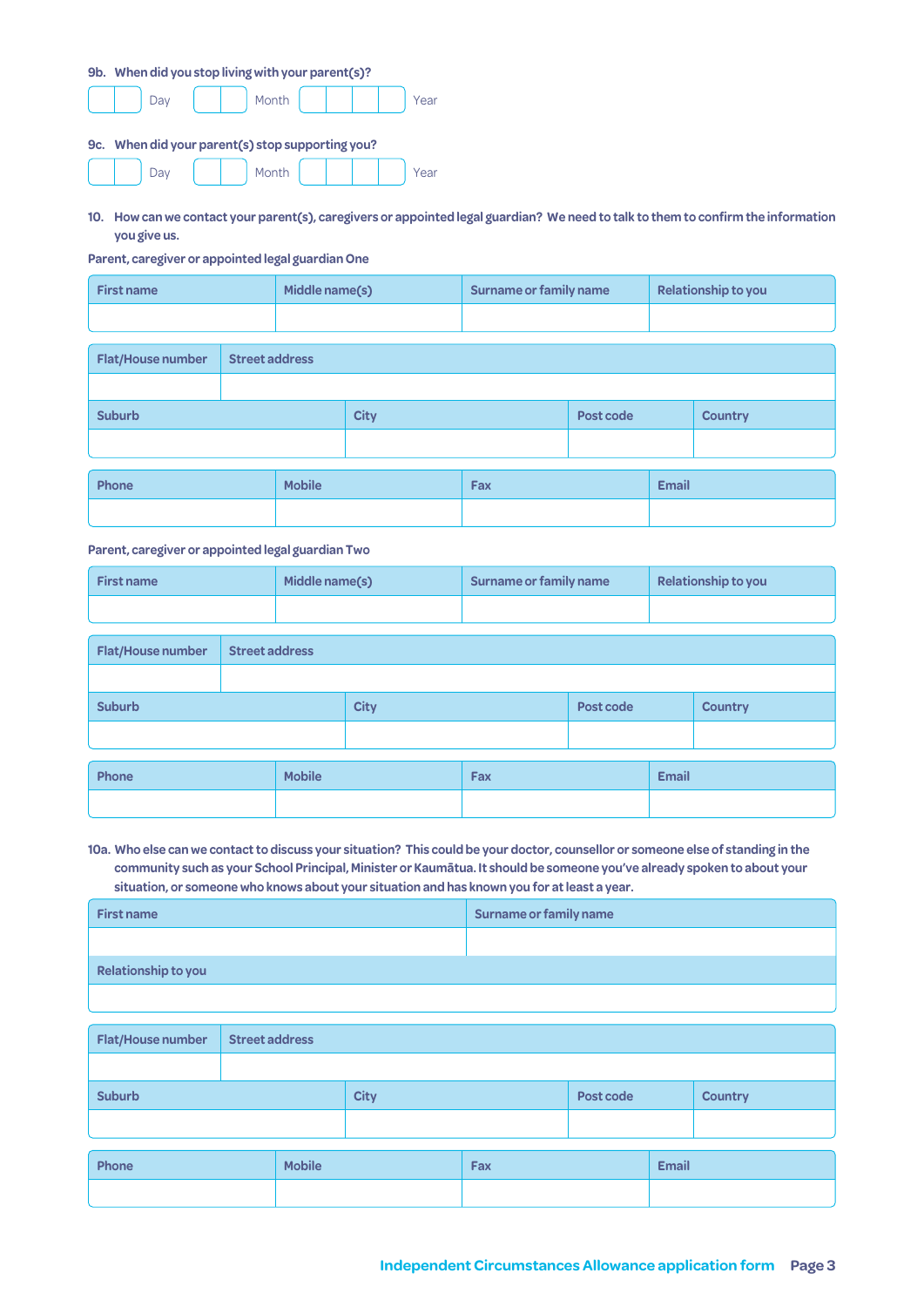#### **11. Please tell us more about your situation. This is important for us to assess your application.**

For example, how you have been supporting yourself. You can continue on a separate page if required.

 $\sqrt{ }$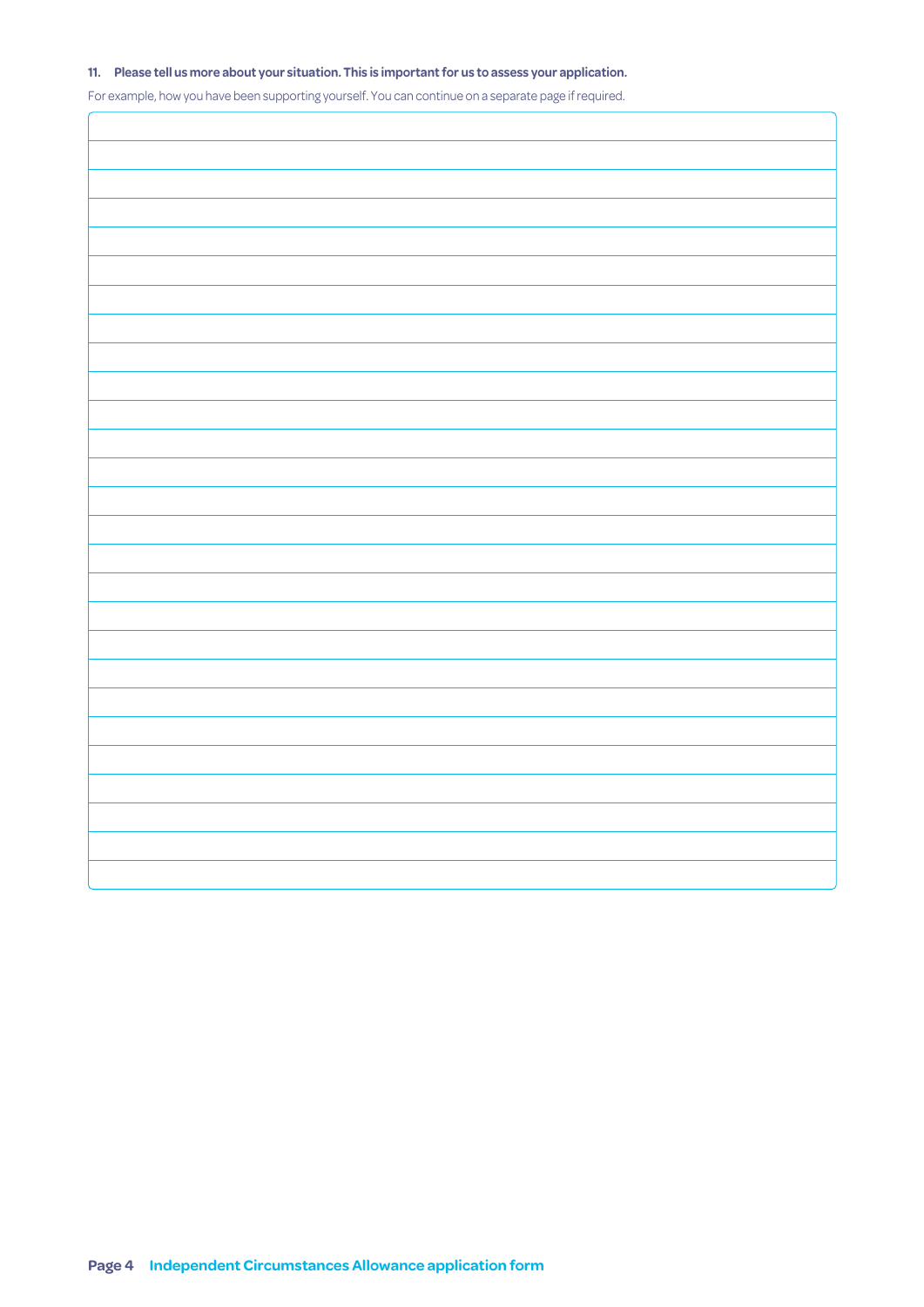## **How we protect your privacy**

## **Collecting your information**

**We collect your personal information, so we can provide income support, NZ Super or Veteran's Pension, Student Allowance, or Loans and connect you with employment, education and housing services. We do this under various Acts, which are all listed on our website at [workandincome.govt.nz/p](http://www.workandincome.govt.nz/about-work-and-income/privacy-notice/index.html)rivacy**

- To help us do this, we collect information about your identity, your relevant history, and your eligibility for our services.
- We get this information directly from you, and we sometimes collect information about you from others, including other government agencies.
- You can choose not to give us your personal information, but we might not be able to help you if you don't.

## **Using your information**

**We use the information you give us to make decisions about the best way to help you.**

- These decisions may be about:
	- whether you're eligible for our services
	- running our operations and ensuring our services are effective
	- the services we'll provide in the future.

### **Sharing your information**

**Sometimes, we need to share your information outside our Ministry to reach our goal of helping New Zealanders to be safe, strong, and independent.**

- To do this, we may share your information with:
	- prospective employers to help you find work
	- contracted service providers that help us to help you
	- health providers if we need your medical information to assess your eligibility
	- other government agencies when we have an agreement with them
	- some other governments if you may be eligible to get or are getting an overseas pension.
- We also share personal information when the law says we have to.

### **Respecting you and your information**

#### **We make sure we follow the Privacy Act to do what's right when we use your information.**

- We treat you and your information with respect, by acting responsibly and being ethical.
- We make sure any technology we use meets strict security standards so it keeps your information safe.

### **Get in touch if you have a question**

#### **You have a right to ask to see your personal information, and to ask for it to be corrected if it's wrong.**

- If you have a question or a complaint, please get in touch.
- You can find full details about what we do with personal information in our privacy notice at: **[workandincome.govt.nz/p](http://www.workandincome.govt.nz/about-work-and-income/privacy-notice/index.html)rivacy**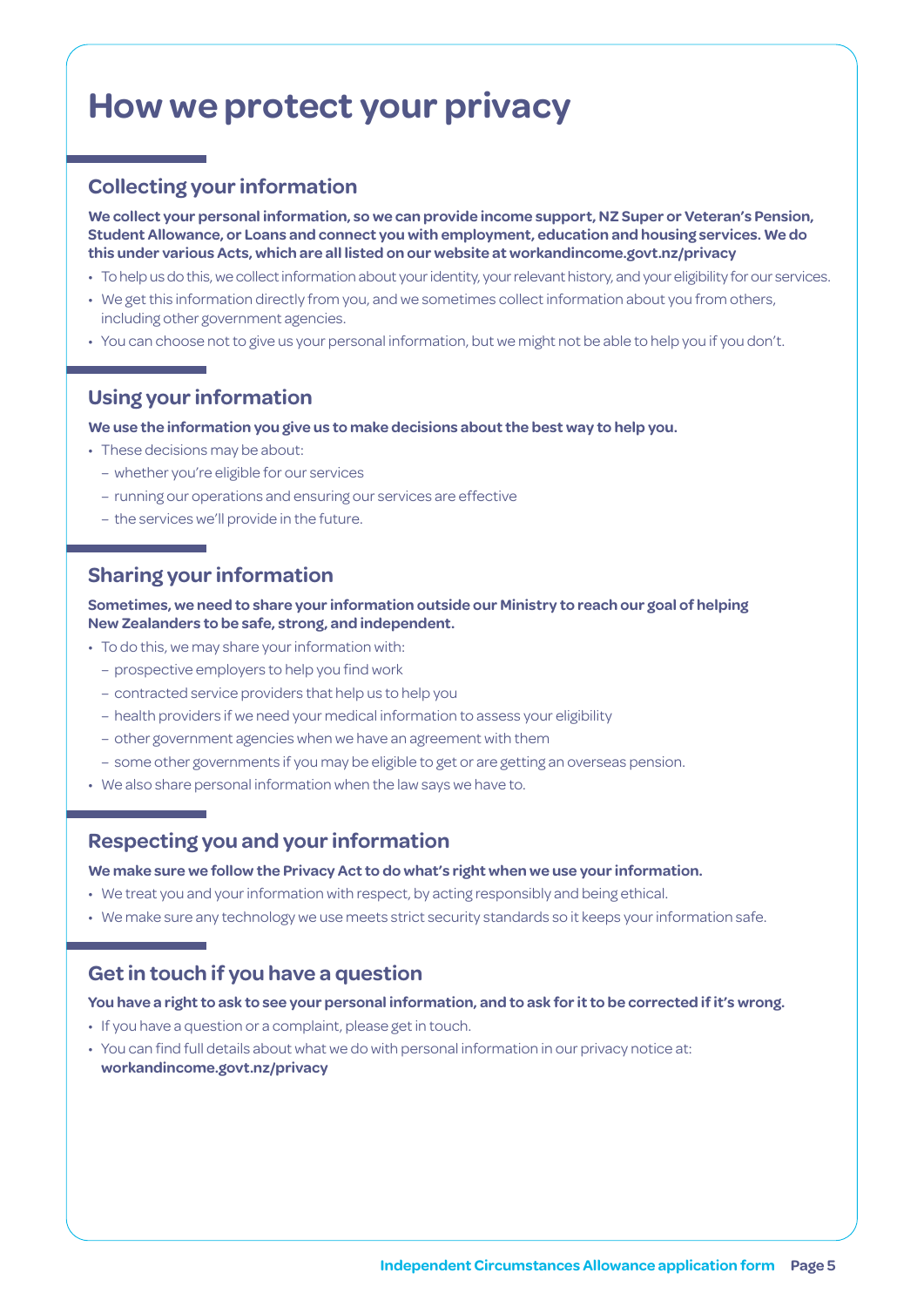## **Student's declaration**

The information I have provided is true and I have not left anything out. I have read and understood the Privacy Statement and my obligations for Student Allowance. I understand that if I have made a false statement or don't tell StudyLink of a change in my circumstances or fail to meet my obligations that my Student Allowance payments may stop. If this happens I understand that I will have to pay back any overpayments and I could be prosecuted.

#### **Student's signature**



## **Documents to provide**

#### **Only for people who are applying for the first time**

All documents sent to StudyLink must be a verified copy. A verified copy is a copy of the original document which has been signed and dated by someone like a Solicitor/Lawyer, Notary Public, Court Registrar, an approved person at an education provider, school principal, StudyLink or Work and Income staff member or Justice of the Peace (listed in the Yellow Pages) who can confirm that the copy is the same as the original. They must print their name and title on each page and write that it is a true copy and sign it. You need to provide any information we need before the end of your course or your Student Allowance application may be declined.

The best way to send your documents to us is online using **www.connect.co.nz**. Please remember to include your name and client number with any documents you send to us. For more information visit **www.connect.co.nz**

#### **If you have been involved in a family breakdown or have other exceptional circumstances we need either:**

A supporting statement from your doctor, counsellor or someone else of standing in the community such as your School Principal, Minister or Kaumātua. This can be a letter or the supporting statement included with this application (pages 7–8), or

If you haven't already spoken to a professional who can provide this information we will:

- need to confirm your situation with your parent(s) or someone else who can do this. This can be a letter or the supporting statement included with this application (pages 7–8). We will also need to talk to them, or
- ask you to meet with a StudyLink staff member to discuss your application.

If you are (or have been) living with an appointed legal guardian, the legal document that proves this.

If you are an orphan your parents' death certificates.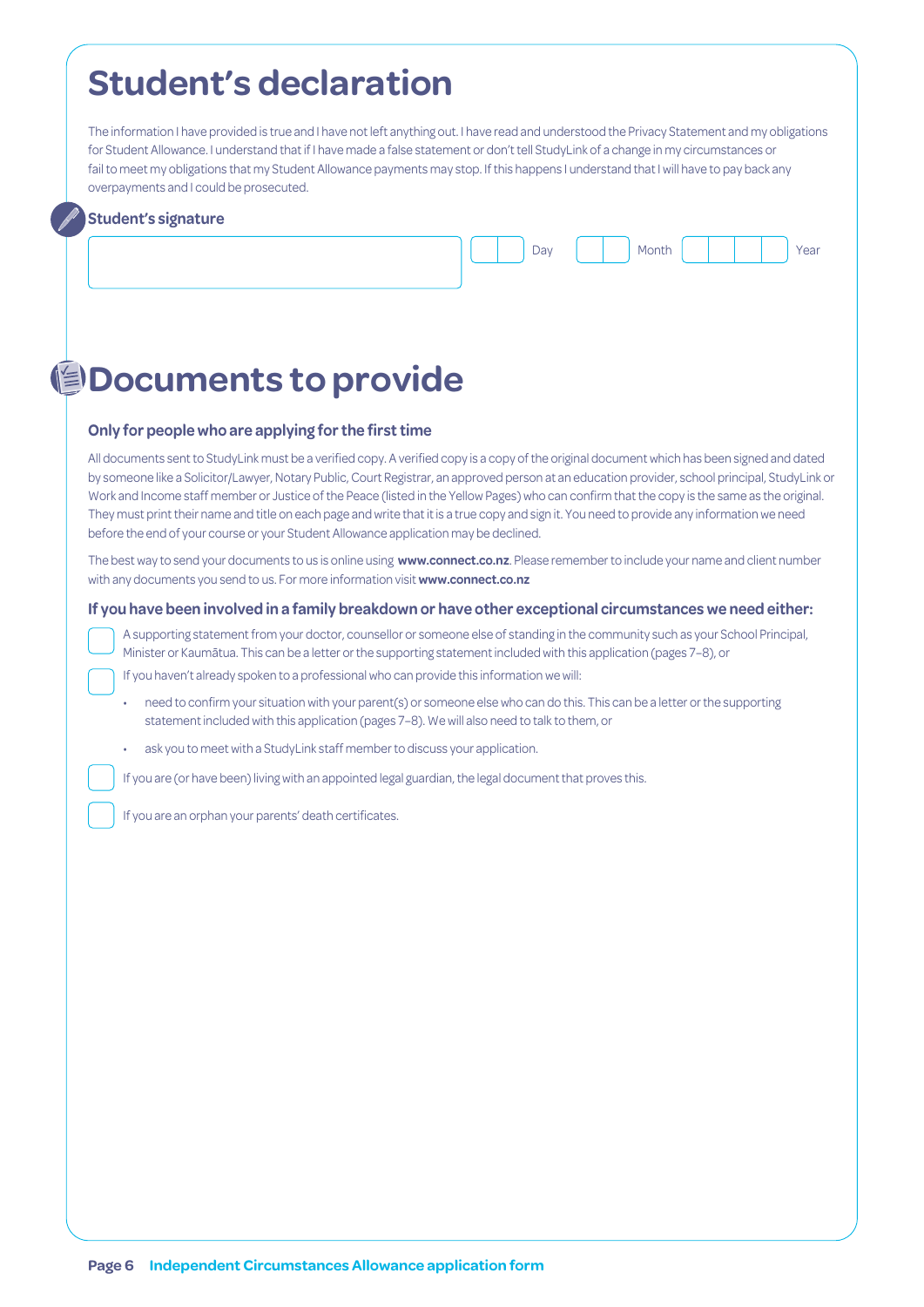## **Student Allowance Independent Circumstances Allowance** supporting statement – student details

Use this form to support your application for an Independent Circumstances Allowance under the family breakdown criteria. If you've already spoken to a professional, like a doctor or counsellor, you can ask them to complete this form. Or you can ask someone of standing in the community (an independent, trustworthy person), who is familiar with and can confirm your situation. This could be someone like your School Principal, Lawyer, Police Officer or Kaumatua. If you don't know someone of standing in the community, this could be completed by someone else who is familiar with your situation, for example a sibling or family friend. If you already have evidence that supports your application you can send this to us instead.

Please print clearly using black or blue pen only. Once you've had the form completed send your form and any other documents to us online using **www.connect.co.nz**. Please remember to include your name and client number with any documents you send. For more information visit **www.connect.co.nz**

#### **This section is to be completed by the student.**

#### **Student's client number**

This is a number issued to you by StudyLink or Work and Income. If you don't have one or don't know it, leave this question blank.



#### **Student's legal name**

This is your legal name as it appears on your Passport or Birth Certificate.

| <b>First name</b> | Middle name(s) | Surname or family name |
|-------------------|----------------|------------------------|
|                   |                |                        |

#### **Student's date of birth**

| u | $\sim$ - with $\sim$<br>וטו וט |  |  | ed |
|---|--------------------------------|--|--|----|
|   |                                |  |  |    |

## **Student's declaration**

I have read and understood the Privacy Act information on page 5.



| . |  |     |       |  |  |        |
|---|--|-----|-------|--|--|--------|
|   |  | Day | Month |  |  | . Year |
|   |  |     |       |  |  |        |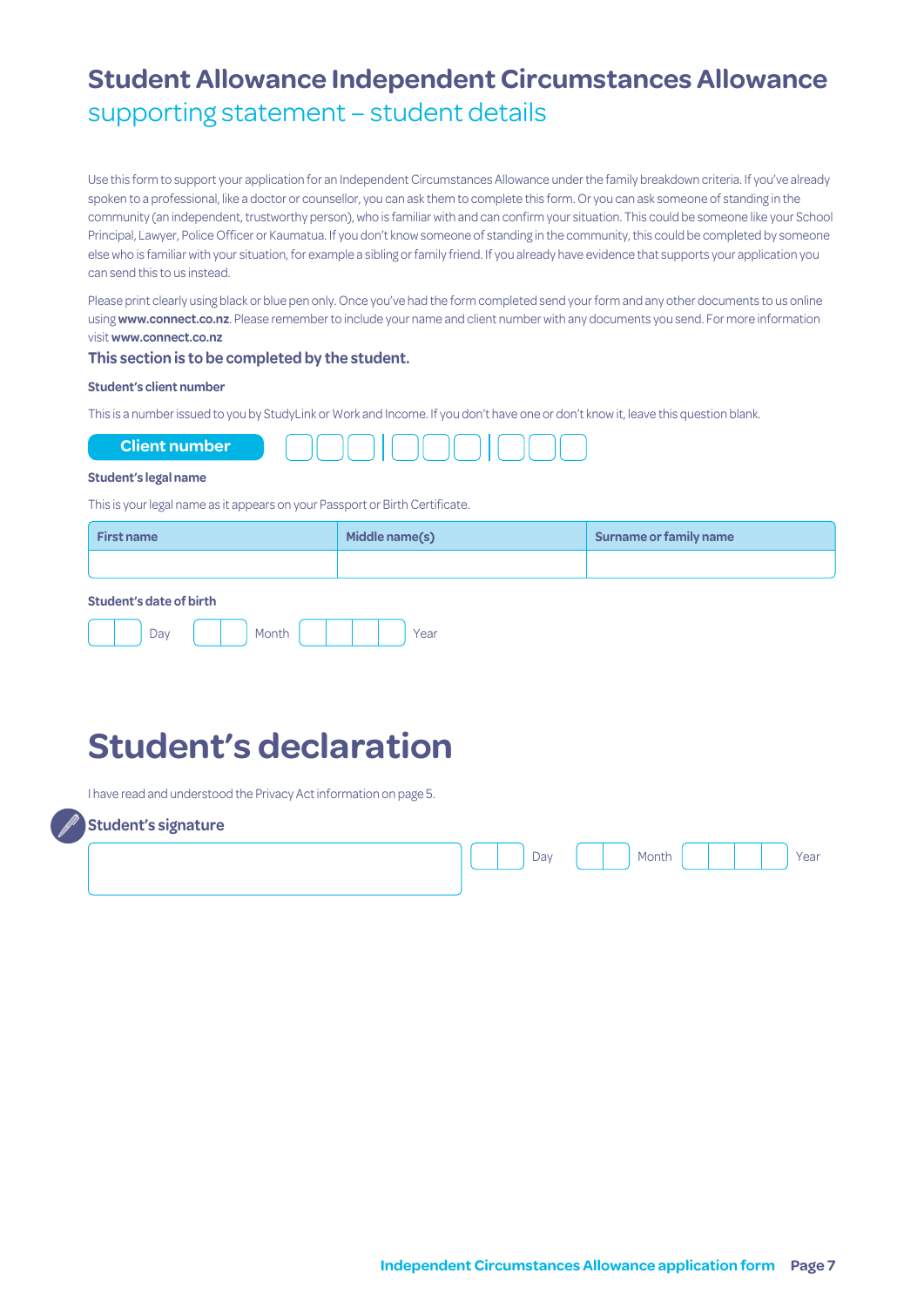## **Student Allowance Independent Circumstances Allowance** supporting statement

**This section could be completed by the student's doctor, counsellor or someone else of standing in the community who is familiar with their situation. If you don't know someone of standing within the community this could be completed by someone else who is familiar with their situation, for example a sibling or family friend.**

#### **1. What is your legal name as it appears on your birth certificate?**

| <b>First name</b> | Middle name(s) | Surname or family name |
|-------------------|----------------|------------------------|
|                   |                |                        |

#### **2. What is your relationship to the student (such as a doctor or counsellor)?**

#### **3. What is your postal address? Please note, this must be a New Zealand address.**

| <b>Flat/House number</b> | <b>Street address</b> |             |           |                |
|--------------------------|-----------------------|-------------|-----------|----------------|
|                          |                       |             |           |                |
| <b>Suburb</b>            |                       | <b>City</b> | Post code | <b>Country</b> |
|                          |                       |             |           | NEW ZEALAND    |

#### **4. How can we contact you?**

We may contact you about this supporting statement.

| Phone | <b>Mobile</b> | Fax | <b>Email</b> |
|-------|---------------|-----|--------------|
|       |               |     |              |

#### **5. Please name the parent(s) that the breakdown has occurred with.**

**6. In your opinion, would it be unreasonable for the student to live with and receive financial assistance from any parent?** Please explain in detail: Yes No **7. Have the student's parent(s) or any other person been providing any ongoing financial support?** Yes (please explain below who has been providing support, and what this includes) No **8. Please provide any other information that you feel would assist us in making a decision for this student.** You can continue on a separate piece of paper if required. **Signature** Day | | | Month | | | | | | Year Please provide your professional stamp or alternatively attach your business card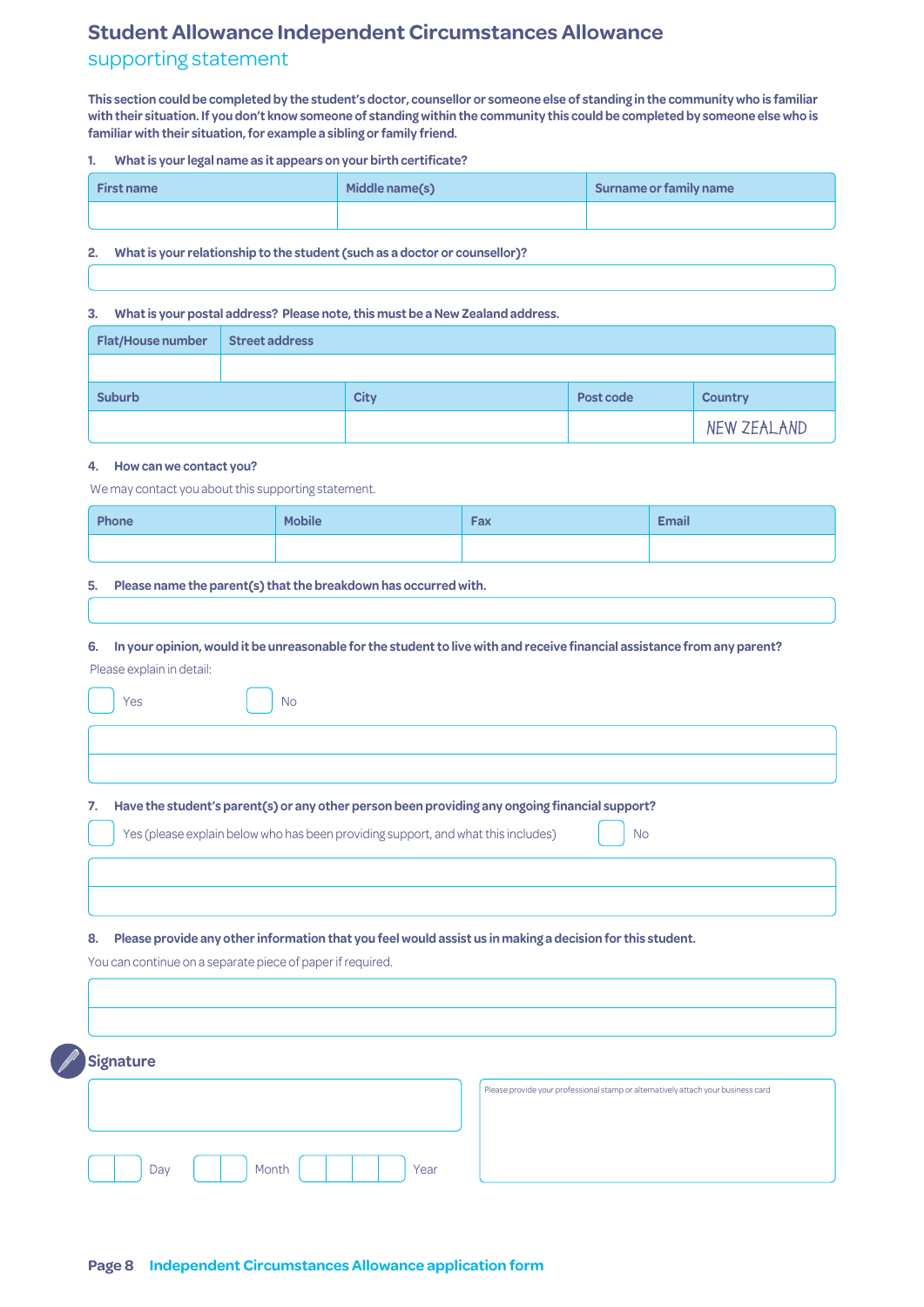# **Seven steps to student finances**

### **Exams finish**



### **STEP 1 – Apply at www.studylink.govt.nz for financial assistance**

## **STEP 2 – We will start processing the application**

We'll check the information that's given to us and get things underway. Nothing needs to be done at this point unless we make contact.

### **STEP 3 – We will make contact**

We'll send a letter advising what we need next. The letter needs to be signed and returned (if required) and any documents we've asked for need to be sent to us.

### **STEP 4 – Use MyStudyLink to track the application:**

- check to see if documents have been received
- check the Student Allowance and Student Loan status
- view and accept the Student Loan Contract
- view and update personal details
- apply for course-related costs
- view mail.

Please note: MyStudyLink only displays payments and information relating to Student Loan, Student Allowance and scholarships.

### **STEP 5 – We check study details with the education provider**

Enrolment needs to be fully completed before this can happen.

### **STEP 6 – We will finish processing the application**

We'll send a letter advising what we have assessed entitlement for and when the payments will start.

### **STEP 7 – Payments can start**

The earliest that payments can start is in the second week of the course. This is because we make payments in arrears.

If an application for Student Allowance has been made, we'll send a letter advising what happens next. Enough time needs to be allowed for all seven steps to be completed, so the application needs to be made as soon as possible. If the application is not made on time or we don't receive all the information we need, we can't make payments on time.

## Save time – Get it done online **[www.studylink.govt.nz](http://www.studylink.govt.nz)**